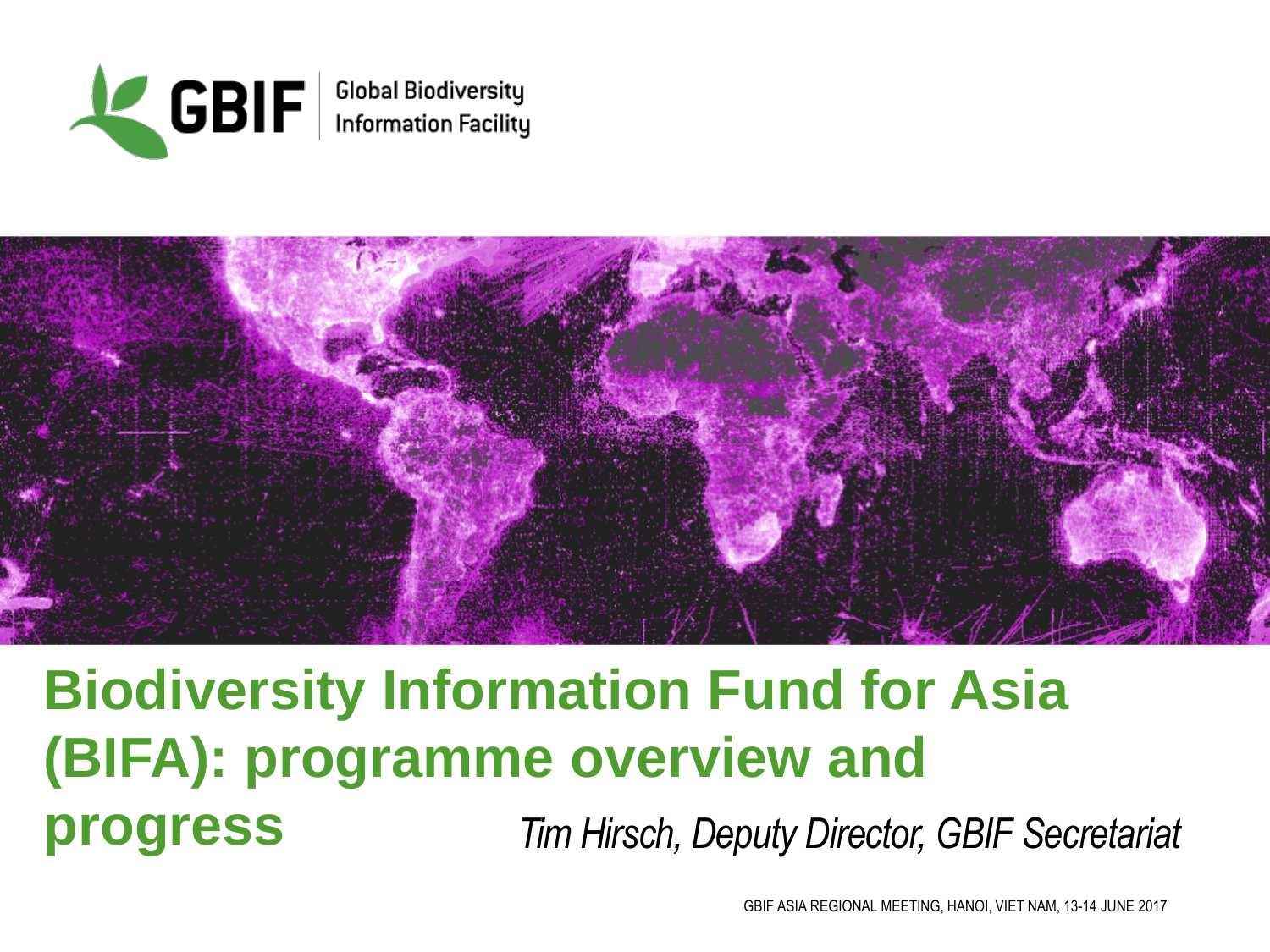# **BIFA PHASE 1 (2015): OBJECTIVES**

- Increasing the availability of data relating to Asian region biodiversity to support science-policy needs
- Establishing or strengthening national biodiversity information facilities in Asian countries as networks to support the long-term mobilization, management and use of biodiversity information
- Expanding the GBIF network in the Asian region

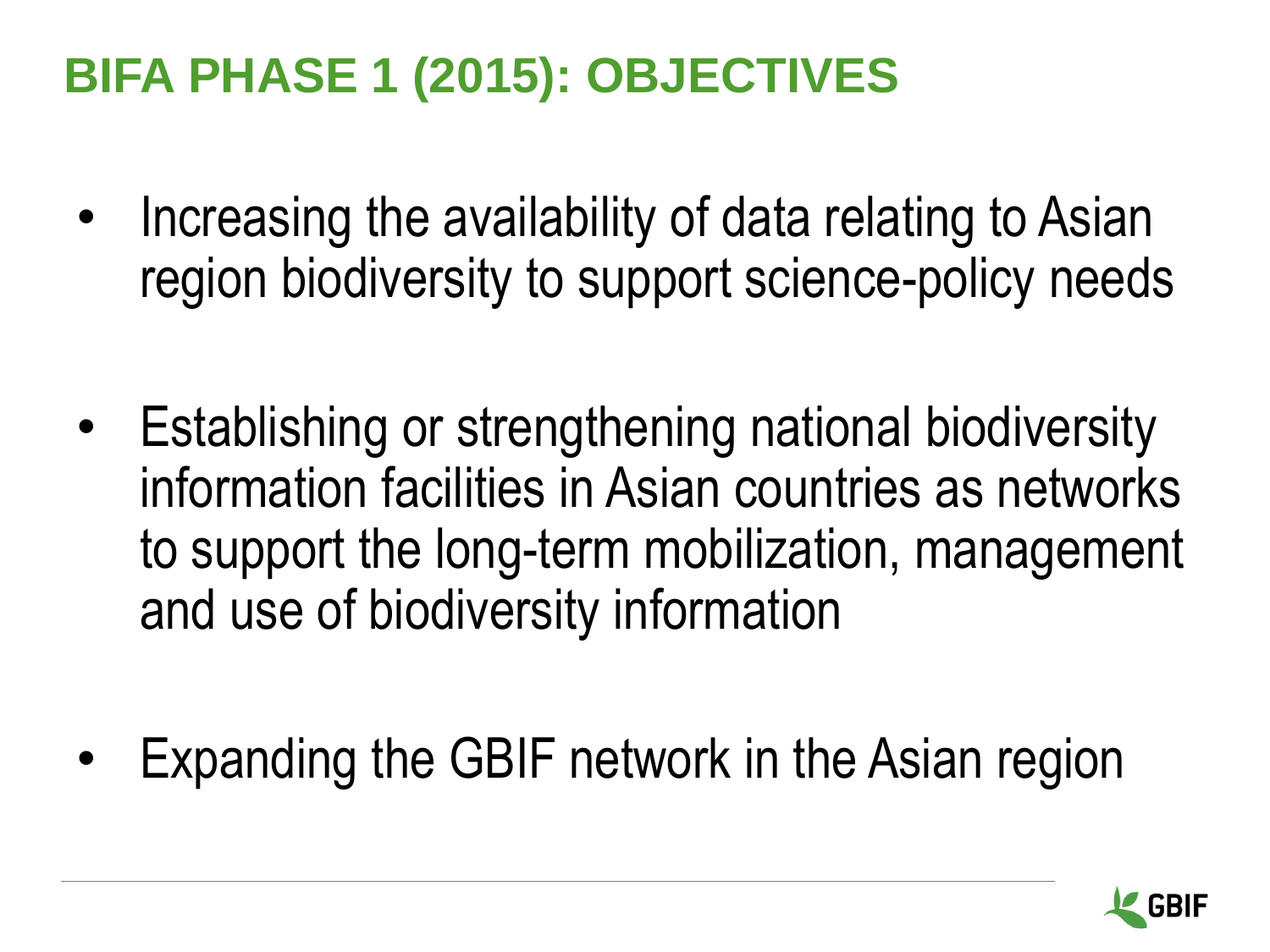# **BIFA PHASE 1 (2015-16): ALLOCATION**

- Support for GBIF Asia nodes meetings in 2015 and 2016 (Taiwan, Philippines)
- Project call among GBIF nodes
- Six concept notes received, four projects invited to full proposal stage
- Projects totalling €106k under way from April 2016

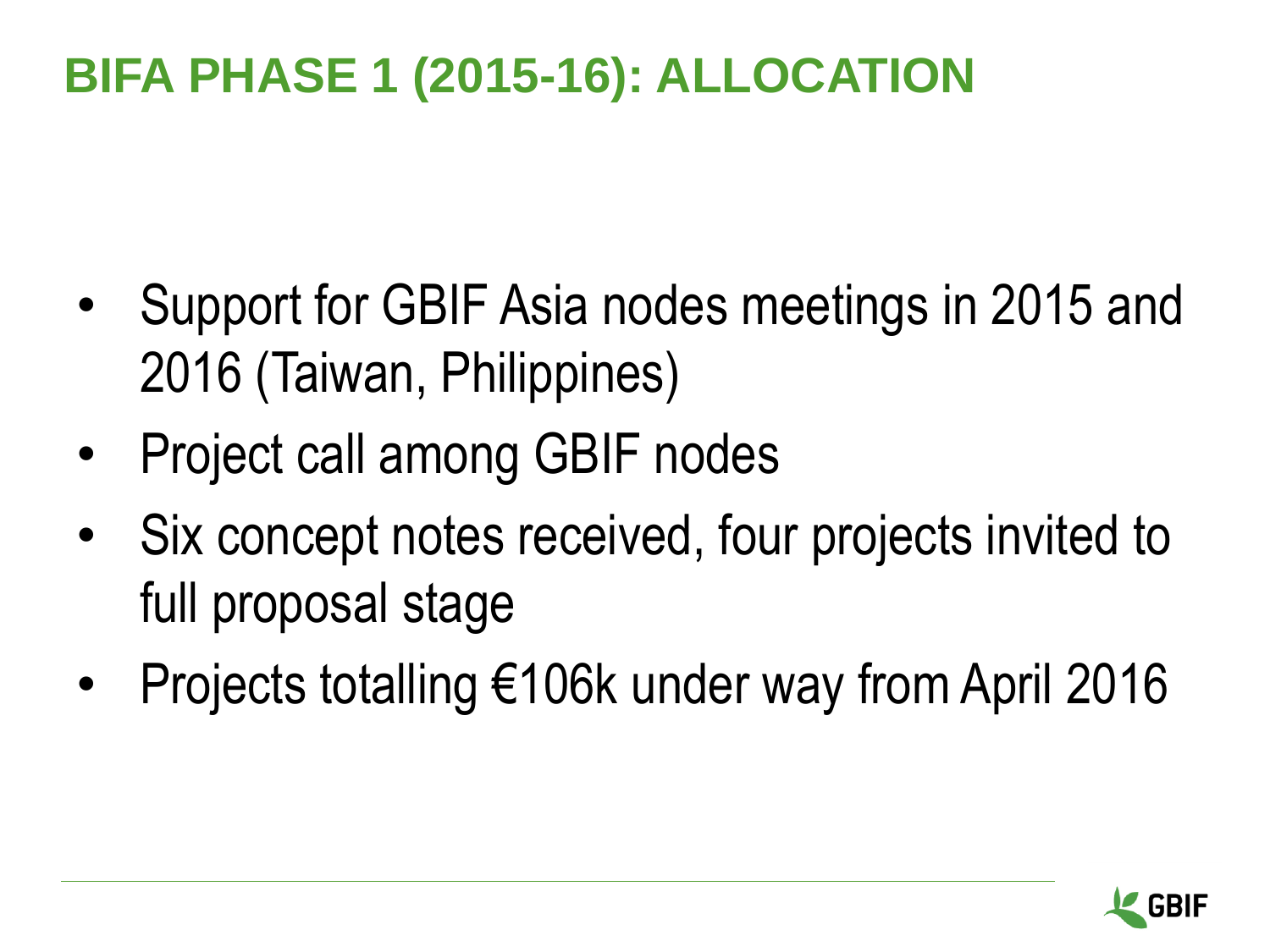## **BIFA PHASE 1 (2015-16): ALLOCATION**



### **Biodiversity informatics cookbook and regional training** workshop

GBIF nodes in India, Japan, Korea and Taiwan will produce a biodiversity informatics 'cookbook' - an open-access learning resource to support regional training activities.

May 2016 to Jun 2017



#### **Strengthening GBIF Philippines**

This project aims at strengthening PhilBIF by enhancing the capacities of partners in the publishing of biodiversity information according to GBIF standards.

Apr 2016 to Jan 2017



### Development of the biodiversity database system in **Vietnam**

The Biodiversity Conservation Agency (BCA), an arm of Vietnam's Ministry of National Resources and Environment, proposes to strengthen national capacity in database management and to promote GBIF in the country as an opportunity for information exchange at the global level.

Apr 2016 to Oct 2016



#### **Mobilizing biodiversity data from ASEAN protected areas**

The goal of this project is to facilitate the mobilization of biodiversity information from ASEAN Heritage Parks - regionally significant protected areas for biodiversity.

Apr 2016 to Aug 2016

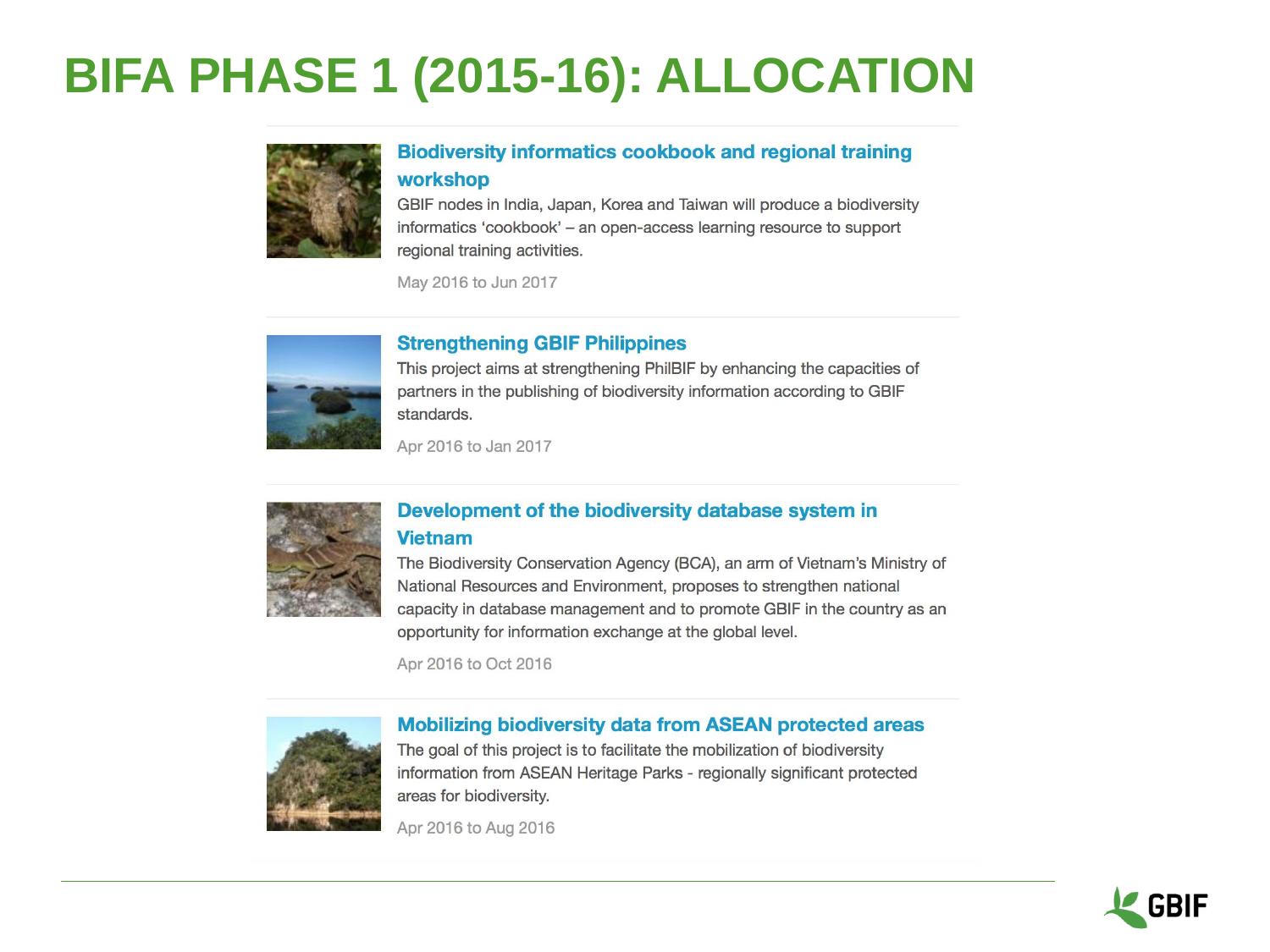## **BIFA PHASE 2**

Support for expanded regional meeting (Viet Nam)

Call for projects in 2 categories – approx.  $\epsilon$ 80k available:

- 1. Capacity enhancement grants (nodes only)
- 2. Data mobilization grants (open call)

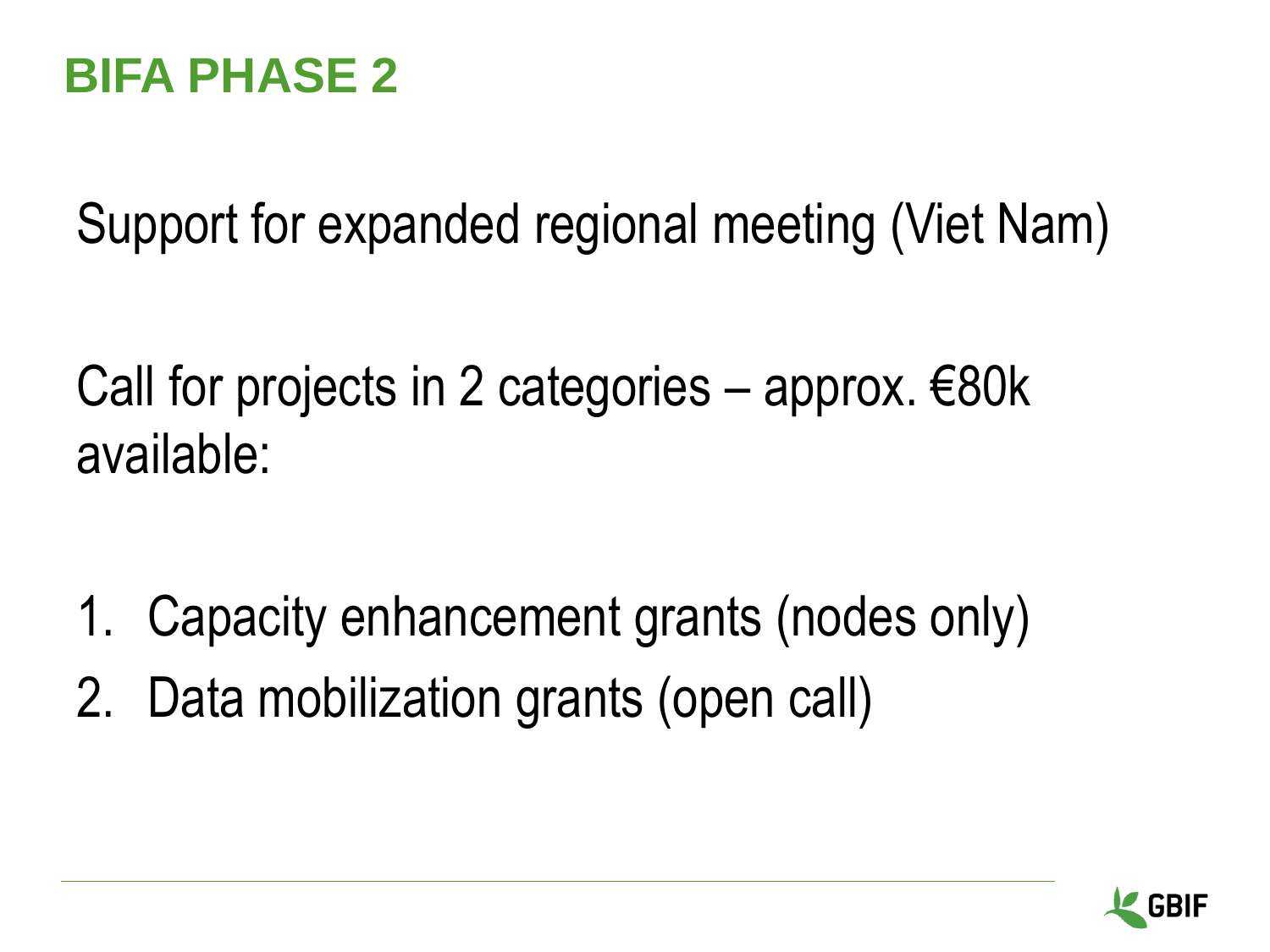## **BIFA PHASE 2 - CALL RESPONSE**

- 12 concept notes from 5 Asian countries, 1 regional organization
- 11 invitations to submit full proposals
- Only 5 full proposals received by deadline (27 Feb 2017)
- Three projects selected for funding by evaluation panel
- Underspend of approx. €46k of project funds

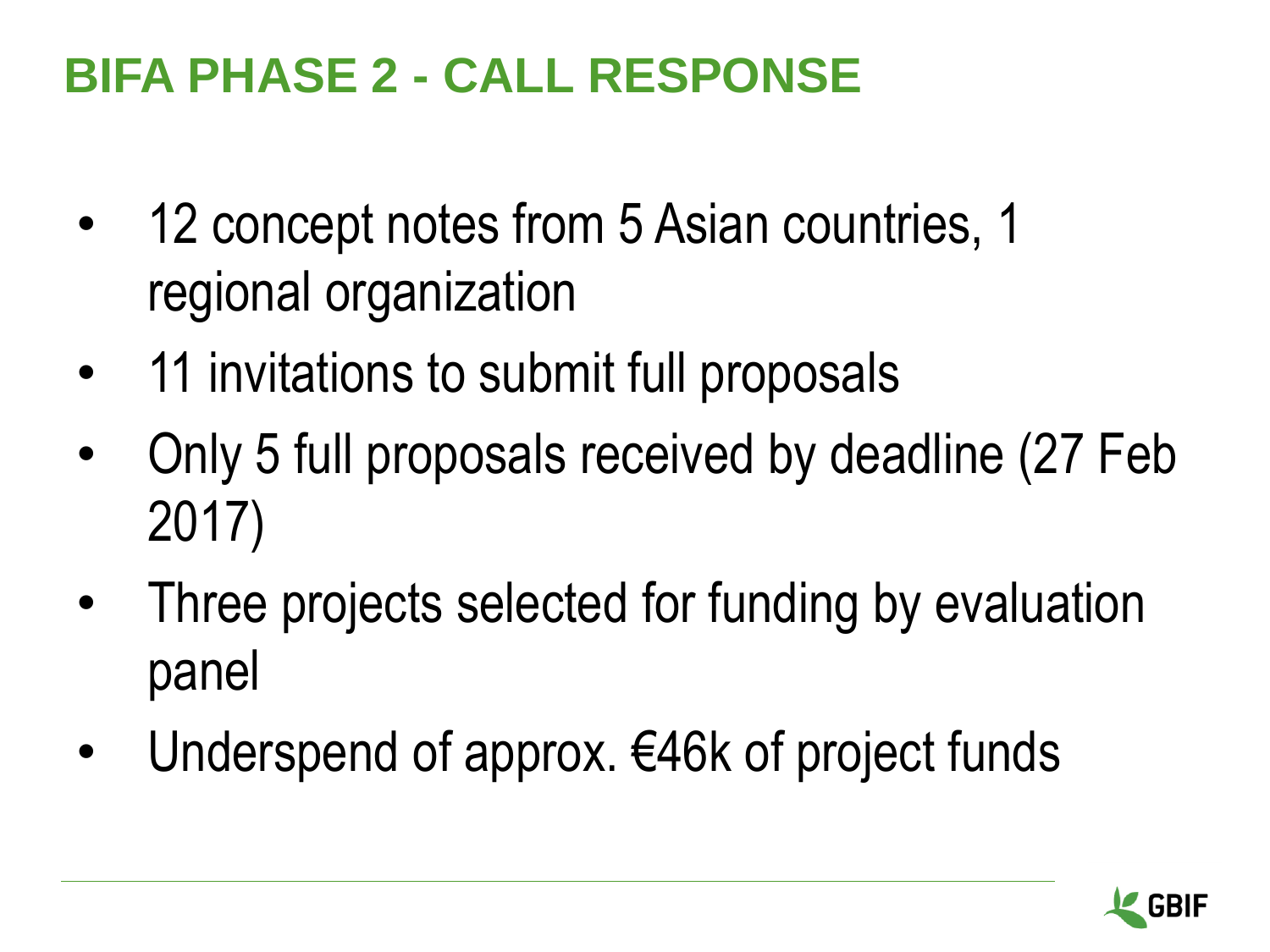## **BIFA PHASE 2 - FUNDED PROJECTS**



### Filling a long-standing data gap for birds in the Central **Highlands of India**

This project will research and collate historical observations from the Western Ghats and the Eastern Himalayas, analyse specific data gaps and conduct targeted fieldwork to generate a more thorough dataset of regional bird occurrences.

Apr 2017 to Mar 2018



### **Compiling a multi-language gazetteer for occurrence** distribution in Asia

This project focuses on compiling a multilingual gazetteer for locations in Asia from different data sources, initially tapping locality information from the non-georeferenced specimen records currently available through GBIF.

Apr 2017 to Mar 2018



## **Checklist of mammals in the southwestern Mongolian-Manchurian Ecoregion**

This project will use camera traps, field transects and live traps to close knowledge gaps about mammalian species distribution across the grasslands in the extreme southwest corner of the Mongolian-Manchurian Ecoregion.

Apr 2017 to Mar 2018